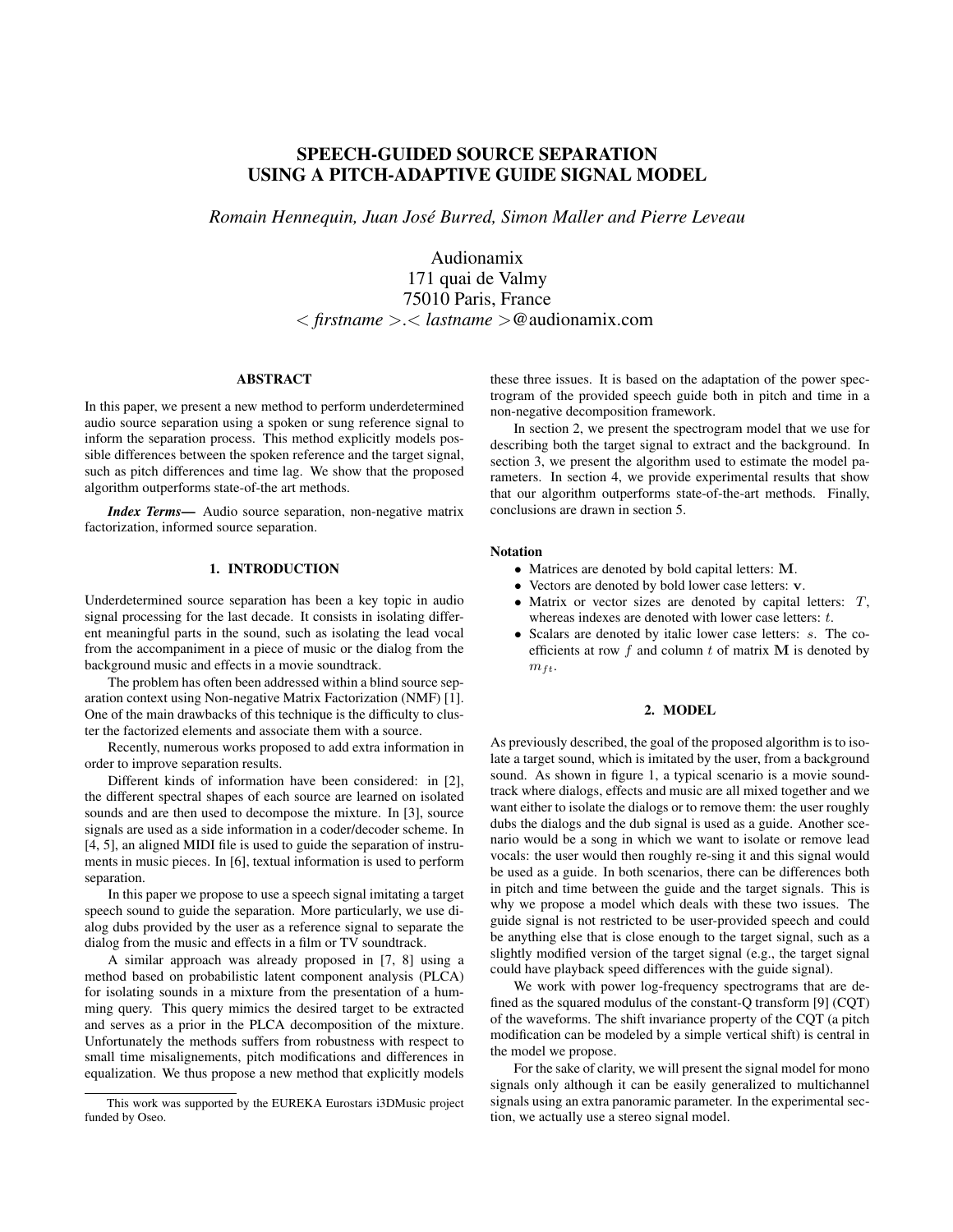

Fig. 1. Separation scenario.

The power spectrogram of the user guide sound is a  $F \times T$  matrix denoted by  $V<sup>g</sup>$  and the power spectrogram of the mix to be decomposed is a  $F \times T$  matrix denoted by V (the guide and mix signals are supposed to be of the same temporal length, but it is straightforward to consider slightly different lengths). A common assumption in non-negative spectrogram decomposition is to model the spectrogram of the mix as the sum of the spectrogam of the target signal  $\hat{V}^t$ and the spectrogram of the background signal  $\hat{V}^b$  (the hat refers to the quantity to be estimated). We aim at estimating both these model spectrograms in order to approximate the mix spectrogram V:

$$
\mathbf{V} \approx \hat{\mathbf{V}} = \hat{\mathbf{V}}^t + \hat{\mathbf{V}}^b \tag{1}
$$

Once  $\hat{\mathbf{V}}^t$  and  $\hat{\mathbf{V}}^b$  are estimated, the separation is then performed with Wiener filtering using the estimated power spectrogram as a time-varying power spectral density.

# 2.1. Target signal model

The model of the target source is derived from the guide spectrogram  $V<sup>g</sup>$  using three different kinds of adaptation:

- a pitch shift operator is applied in order to compensate pitch differences between guide and target signals.
- a synchronization matrix is used to prevent slight temporal misalignments between guide and target signals as proposed in [10].
- a global adaptation filter is also applied in order to correct global spectral differences (equalization) between guide and target signals.
- All these parameters are constrained to be non-negative.

### *2.1.1. Pitch shift operator*

The pitch shift operator is a  $\Phi \times T$  matrix **P**. It acts as a vertical shift operator on each time frame t of the guide spectrogram  $V<sup>g</sup>$ , as in [11]. Spectrograms being computed with a CQT, a shift of a spectrogram frame corresponds to a pitch modification. The operation can be written:

$$
\mathbf{V}_{\text{shifted}}^g = \left(\sum_{\phi} \mathbf{\dot{V}}^g \text{diag}(\mathbf{P}_{\phi,:})\right) \tag{2}
$$

where  $\overline{\mathbf{V}}^g$  stands for  $\mathbf{V}^g$  shifted downward by  $\phi$  bins (*i.e.*  $[\overline{\mathbf{V}}^g]_{f,t} =$  $[\mathbf{V}^g]_{f-\phi,t}$ ), and diag( $[\mathbf{P}_{\phi,t}]$ ) is the diagonal matrix with the  $\phi$ -th row of P as diagonal.

The pitch shift operator is supposed to model possible differences between instantaneous pitch of the guide and the target signals. In practice, only one shift should be kept (and not a linear combination of all the shifts) so that the correct shift will be tracked (see section 3).

#### *2.1.2. Synchronization matrix*

The  $T \times T$  synchronization matrix **S** allows a temporal alignment margin between the guide spectrogram and the target signal spectrogram: time frames of the target spectrogram are modeled as a linear combination of the neighboring time frames of the (pitch-shifted) guide spectrogram<sup>1</sup>. This makes it possible to take time misalignements (even time-varying ones) into account. This adaptation is expressed as:

$$
\mathbf{V}_{\text{sync}}^{g} = \mathbf{V}_{\text{shifted}}^{g} \mathbf{S}
$$
 (3)

where S is a band matrix *i.e.* there exists  $w \in \mathbb{N}$  such that for all  $(t_1, t_2)$ , if  $|t_1 - t_2| > w$ , then  $s_{t_1t_2} = 0$ . The width w of the central band corresponds to the misalignement tolerance in time frames. A large width will thus result in a large tolerance but at the price of a worse estimation of the model parameters. Only one (or a few) frames of the guide signal correspond to a frame of the guide signal and the correct synchronization may be tracked in the matrix S.

### *2.1.3. Adaptation filter*

As proposed in [12], the adaptation filter parameter is a  $F \times 1$  vector f that acts as a global filter on the model. The global spectrogram model of the target signal is then:

$$
\hat{\mathbf{V}}^{t} = \text{diag}(\mathbf{f}) \left( \sum_{\phi} \stackrel{\downarrow \phi}{\mathbf{V}^{g}} \text{diag}(\mathbf{P}_{\phi,:}) \right) \mathbf{S} \tag{4}
$$

where diag  $(f)$  is a diagonal matrix with f as the main diagonal.

### 2.2. Background signal model

As we do not have any information about the content of the background, we use a very common generic model. Standard NMF seems to be well adapted to this purpose. Thus, the power spectrogram of the background signal is modeled as:

$$
\hat{\mathbf{V}}^b = \mathbf{W}\mathbf{H} \tag{5}
$$

where W is a  $F \times R$  non-negative matrix and H a  $R \times T$  nonnegative matrix with  $R \ll F$ , T (the choice of R is important and depends on the application). Columns of  $W$  can be thought of as atomic spectral templates and H as the activation weights of these templates over time.

### 3. ALGORITHM

### 3.1. First estimation of parameters

In order to estimate the parameters of the target signal model and the background signal model, an element-wise divergence cost function

<sup>&</sup>lt;sup>1</sup>For simplicity, a square synchronization matrix is assumed, but an extension to non-square matrices is straightforward.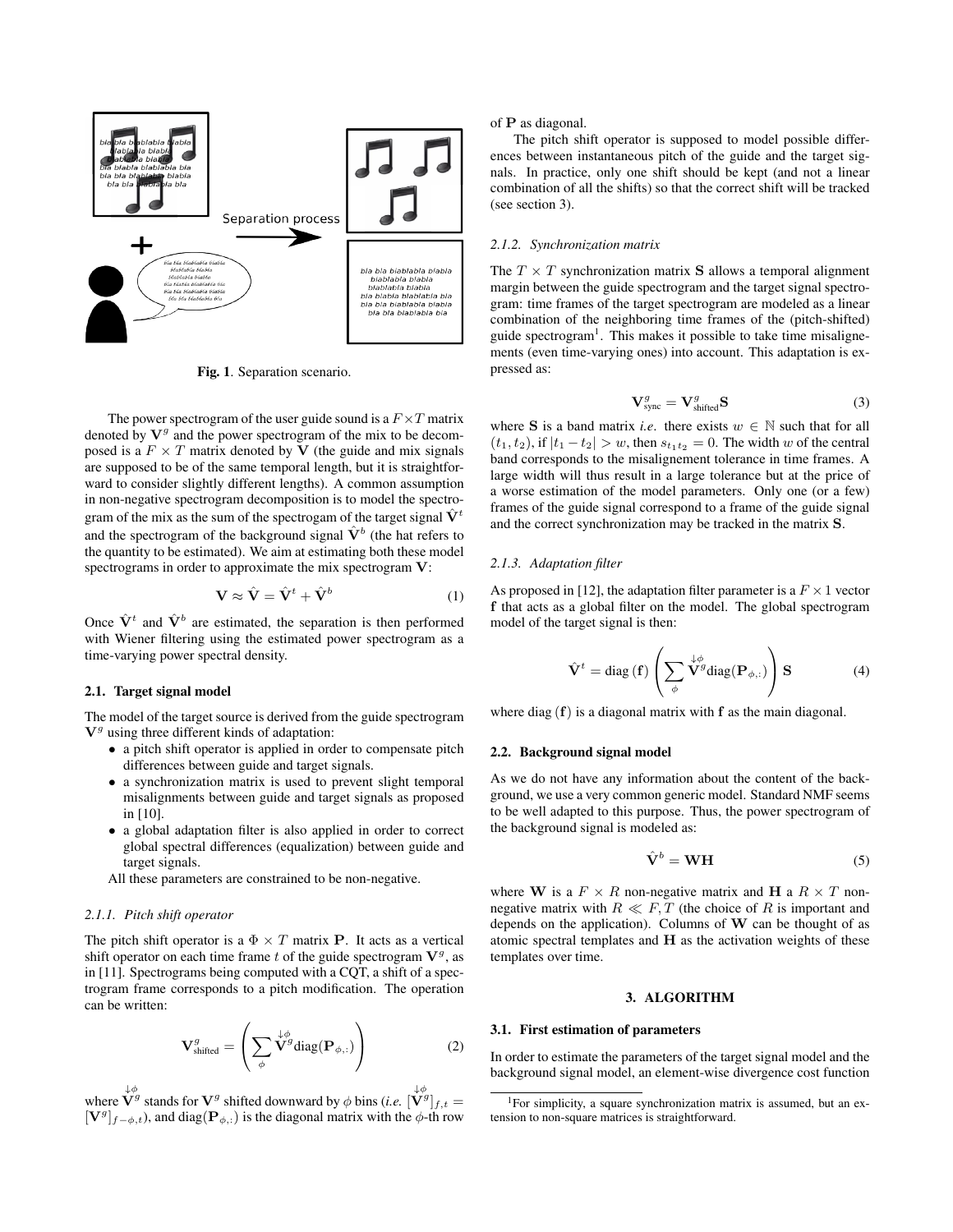is minimized with respect to these parameters:

$$
\mathcal{C}(\mathbf{\Theta}) = D(\mathbf{V}|\hat{\mathbf{V}}^t + \hat{\mathbf{V}}^b) = \sum_{f,t} d(v_{ft}|\hat{v}_{ft}^t + \hat{v}_{ft}^b)
$$
(6)

In this paper, we use the Itakura-Saito divergence which is a very popular divergence in audio processing:

$$
d(x|y) = \frac{x}{y} - \log\frac{x}{y} - 1\tag{7}
$$

The minimization is done with multiplicative update rules which are successively applied to each of the model parameters: W, H, f, S and P.

We follow a classical approach to derive the update rules: the gradient of the cost function with respect to each parameter is written as a difference of two positive terms and the update rule is a multiplication by the ratio of these two terms. This notably ensures that parameters remain non-negative at each update and become constant if the partial derivative of the cost function with respect to the considered parameter tends to zero. Moreover, parameters evolve in a local descent direction.

We thus get the following update rules for the parameters of the target spectogram model:

$$
\mathbf{f} \leftarrow \mathbf{f} \odot \frac{\left(\left(\sum_{\phi} \mathbf{v}^{\phi} \mathbf{G} \text{diag}(\mathbf{P}_{\phi,:}) \mathbf{S}\right) \odot \mathbf{V} \odot \hat{\mathbf{V}}^{\odot} - 2\right) \mathbf{1}_{T}}{\left(\left(\sum_{\phi} \mathbf{v}^{\phi} \text{diag}(\mathbf{P}_{\phi,:}) \mathbf{S}\right) \odot \hat{\mathbf{V}}^{\odot} - 1\right) \mathbf{1}_{T}} \quad (8)
$$
\n
$$
\mathbf{S} \leftarrow \mathbf{S} \odot \frac{\left(\sum_{\phi} \text{diag}(\mathbf{f}) \mathbf{v}^{\phi} \text{diag}(\mathbf{P}_{\phi,:})\right) \odot \mathbf{V} \odot \hat{\mathbf{V}}^{\odot} - 2}{\left(\sum_{\phi} \text{diag}(\mathbf{f}) \mathbf{v}^{\phi} \text{diag}(\mathbf{P}_{\phi,:})\right) \odot \hat{\mathbf{V}}^{\odot} - 1} \quad (9)
$$
\n
$$
\mathbf{P}_{\phi,:} \leftarrow \mathbf{P}_{\phi,:} \odot \frac{\mathbf{f}^{T}\left(\mathbf{v}^{\phi} \odot \left(\left(\mathbf{V} \odot \hat{\mathbf{V}}^{\odot} - 2\right) \mathbf{S}^{T}\right)\right)}{\mathbf{f}^{T}\left(\mathbf{v}^{\phi} \odot \left(\hat{\mathbf{V}}^{\odot} - 1 \mathbf{S}^{T}\right)\right)} \quad (10)
$$

where  $\odot$  stands for the element-wise matrix (or vector) product,  $(.)^{\odot(.)}$  stands for element-wise matrix exponentiation,  $(.)^T$  stands for the matrix transposition,  $1_T$  is a  $T \times 1$  vector with all coefficients equal to 1 and  ${\bf P}_{\phi}$ , is the  $\phi$ -th row of **P**.

The update rules of  $W$  and  $H$  are standard multiplicative update rules for NMF with Itakura-Saito cost function [13].

All parameters are initialized with random non-negative values.

### 3.2. Shift value estimation and refining

As already stated, a target spectrogram frame is modeled (up to filter adaptation and synchronization) as a linear combination of pitchshifted versions of the corresponding frame in the guide spectrogram. As our model intends to describe small differences in pitch, only one shift should be kept at each time frame. We thus introduce a tracking step to estimate the correct pitch shift value at each time frame within matrix P. We propose to use Viterbi tracking such as in [14] where the tracking is done on a pitch matrix (estimation of the best pitch) instead of a pitch shift matrix.

Once the correct pitch shift has been tracked, coefficients of matrix P which do not correspond to the tracked path are set to 0. In practice we allow a small margin around the tracked pitch for two reasons: first, pitch shifts are quantized in the model but are continuous in real cases and second, the tracking algorithm might produce

small errors. Then, parameters are reestimated using the update rules of section 3.1 with the thresholded version of  $P$  (as update rules are multiplicative, coefficients set to 0 will remain 0).

It should be noted that, as already suggested, it might also be necessary to track the right lag in the synchronization matrix using, for instance, dynamic time warping. We chose not to describe it here, as in the tested application the algorithm provided better results without synchronization tracking: this might be linked to a bad tracking or to the fact that thresholding the synchronization matrix might over-constrain the model.

### 4. EXPERIMENTAL RESULTS

### 4.1. Experimental setup

We tested the algorithm on a task of dialog isolation/removal in movie soundtracks. As a comparison, we tested three other separation algorithms: the first one is uninformed and is based on the main melody extraction method proposed in [14], which is a stateof-the-art blind method for this kind of task. The second one is the PLCA-based speech-informed separation algorithm proposed in [7]. The third one is the same algorithm as the first one but informed with instantaneous pitch of the target signal as in [15]. The comparison with the first algorithm intends to show that adding extra information can significantly improve separation results. The comparison with the second algorithm intends to show that with the same extra information, our algorithm performs better. The comparison with the third algorithm intends to show that our algorithm performs as well as another informed scenario but with a less tedious user input. We also present the results of a Wiener oracle for the CQT representation (oracles are obtained using the original sources to build CQT Wiener masks) which can be thought of as an upper performance bound.

We built a database of synthetic movie soundtracks. Each except of the database was created mixing two different parts of a same movie soundtrack, the first one containing only dialog and the second one containing only music and effects. For each excerpt, mixing coefficients were estimated from parts of the same movie where dialog, music and effects were active all together and based on loudness<sup>2</sup> difference in order to create realistic mixes.

The database consists of 10 extracts from 5 different movies. All soundtracks were mixed down to mono signals. In all movies, dialogs are in english. All the excerpts were dubbed using the mix signal as a reference. All dubbings were done by the same male native english speaker. The same dubs were used for both speech informed algorithms (PLCA-based and the one that we propose).

Spectrograms were computed using the CQT implementation proposed in [9], with  $f_{\text{min}} = 40$ Hz,  $f_{\text{max}} = 16000$ Hz and 48 bins per octave.

# 4.2. Results

In order to quantify results we use standard metrics of source separation as proposed in [16]: Signal to Distorsion Ratio (SDR), Signal to Artefact Ratio (SAR) and Signal to Interference Ratio (SIR). Results are presented in figure 2 for the extracted dialog tracks and in 3 for the music and effects tracks. As can be seen, results of the blind method are significantly lower than any informed method in both cases, which confirms the benefits of informed methods. We can also notice that the PLCA-based speech-informed separation performs significantly worse than the method we propose. The comparison

<sup>2</sup>Loudness is defined following recommendation ITU-R BS.1770-2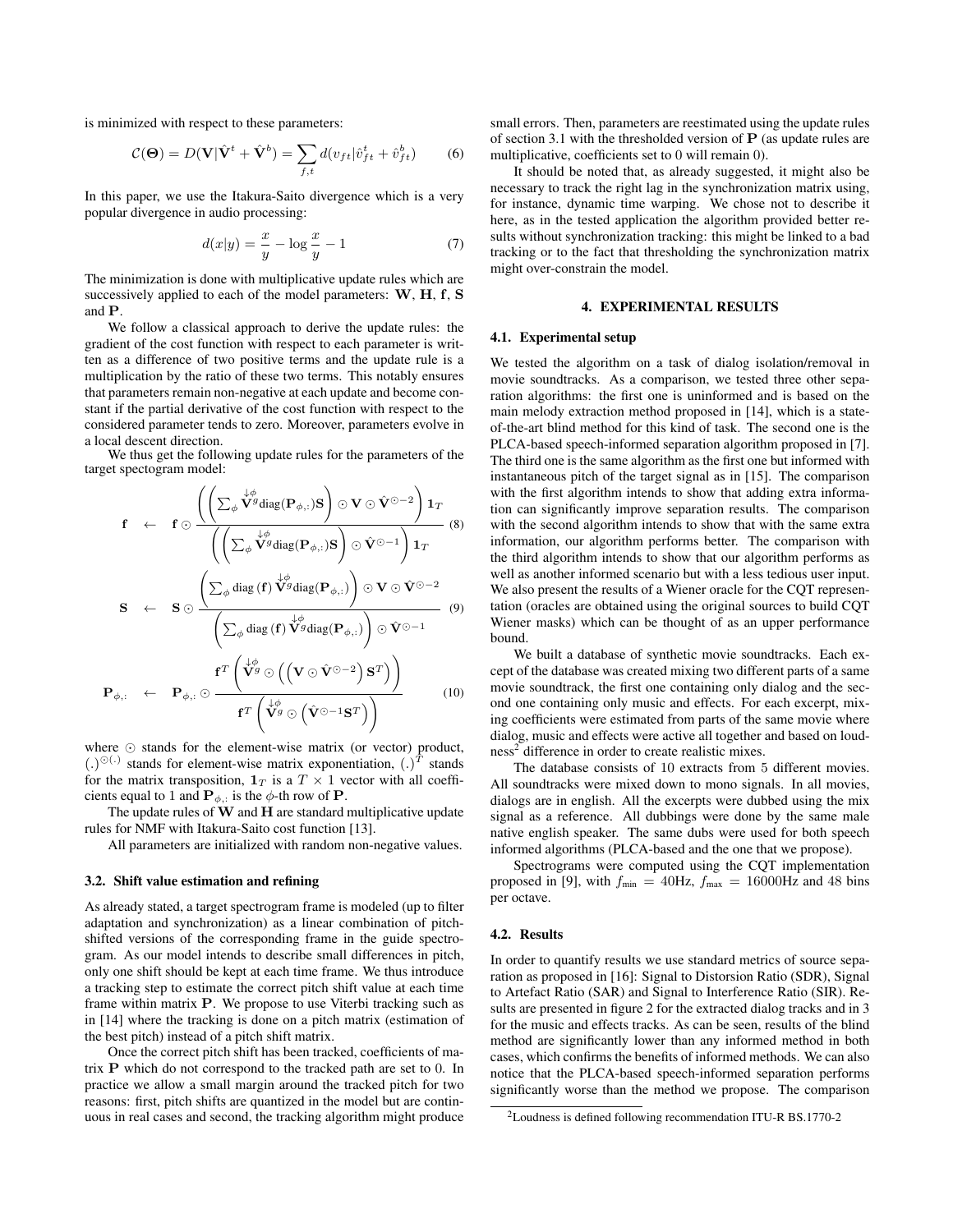between the pitch-informed method and ours is less clear: differences in terms of SDR are not significant (less than 0.2dB, which is about the same difference as between two consecutive runs with different initializations for all the proposed algorithms). Results in terms of SAR and SIR are about the opposite from the dialog extraction task to the dialog removal task. Thus, it is not possible to draw a conclusion from these metrics. As the differences are clearly audible (artefacts are quite different), we performed an internal blind listening test based on the MUSHRA protocol. 5 sound engineers were asked to rate the "usability" of each sound for the dialog extraction task only. A pairwise t-test on the listening test results showed that the results of our algorithm are globally preferred in terms of "usability" over the results of the pitch-informed algorithm  $(p$ -value  $= 0.0017$ ). These last subjective results should be however taken with care since the number of participants was low and should thus be considered as a preliminary study.



Fig. 2. Separation results for dialog extraction.



Fig. 3. Separation results for music and effects extraction (dialog removal).

#### 5. CONCLUSION

In this paper we proposed a new method to perform source separation providing a spoken guide and showed that this method outperforms a state-of-the-art one. Future work should focus on speeding up the algorithm since the proposed algorithm is a bit slower than the ones we compared it with. Moreover, other kind of adaptation such as formant adaptation might also be considered in order to get a better fit of the target from the guide. Hard introduction of the guide spectrogram in the model of the target spectrogram could also be replaced with soft introduction using priors. Finally, as the system we propose does not assume any voice model on the guide signal, other kind of signal can be used as a guide, opening the way for other applications.

# 6. REFERENCES

- [1] Tuomas Virtanen, "Monaural sound source separation by nonnegative matrix factorization with temporal continuity and sparseness criteria,' *IEEE Transactions on Audio, Speech and Language Processing*, vol. 15, no. 3, pp. 1066–1074, March 2007.
- [2] Paris Smaragdis, Bhiksha Raj, and Madhusudana Shashanka, "Supervised and semi-supervised separation of sounds from single-channel mixtures," in *7th International Conference on Independent Component Analysis and Signal Separation*, London, UK, September 2007.
- [3] Mathieu Parvaix, Laurent Girin, and Jean-Marc Brossier, "A watermarking-based method for informed source separation of audio signals with a single sensor," *IEEE Transactions on audio, speech, and language processing*, vol. 18, no. 6, pp. 1464–1475, August 2010.
- [4] Romain Hennequin, Bertrand David, and Roland Badeau, "Score informed audio source separation using a parametric model of nonnegative spectrogram," in *IEEE International Conference on Acoustics, Speech, and Signal Processing*, Prague, Czech Republic, May 2011.
- [5] Joachim Ganseman, Paul Scheunders, Gautham J. Mysore, and Jonathan S. Abel, "Evaluation of a score-informed source separation system," in *International Society for Music Information Retrieval Conference*, Utrecht, Netherlands, August 2010.
- [6] Luc Le Magoarou, Alexey Ozerov, and Ngoc Q. K. Duong, "Textinformed audio source separation using nonnegative matrix partial cofactorization," in *IEEE International Workshop on Machine Learning for Signal Processing*, Southapmton,UK, September 2013.
- [7] Paris Smaragdis and Gautham J. Mysore, "Separation by humming: User-guided sound extraction from monophonic mixtures," in *Workshop on Applications of Signal Processing to Audio and Acoustics*, New Paltz, NY, USA, October 2009, pp. 69 – 72.
- [8] Derry FitzGerald, "User assisted separation using tensor factorisations," in *European Signal Processing Conference*, Bucharest, Romania, August 2012, pp. 2412 – 2416.
- [9] Christian Schrkhuber and Anssi Klapuri, "Constant-Q transform toolbox for music processing," in *7th Sound and Music Computing Conference*, Barcelona, Spain, July 2010.
- [10] Agnes Pedone, Juan-Jose Burred, Simon Maller, and Pierre Leveau, "Phoneme-level text to audio synchronization on speech signals with background music," in *Annual Conference of the International Speech Communication Association*, Florence, Italy, September 2011.
- [11] Mikkel N. Schmidt and Morten Mørup, "Nonnegative matrix factor 2-D deconvolution for blind single channel source separation," in *Conference on Independent Component Analysis and Blind Source Separation (ICA)*, Paris, France, April 2006, vol. 3889 of *Lecture Notes in Computer Science (LNCS)*, pp. 700–707, Springer.
- [12] Pierre Leveau, Simon Maller, Juan José Burred, and Xabier Jaureguiberry, "Convolutive common audio signal extraction," in *IEEE Workshop on Applications of Signal Processing to Audio and Acoustics*, New Paltz, NY, USA, October 2011, pp. 165–168.